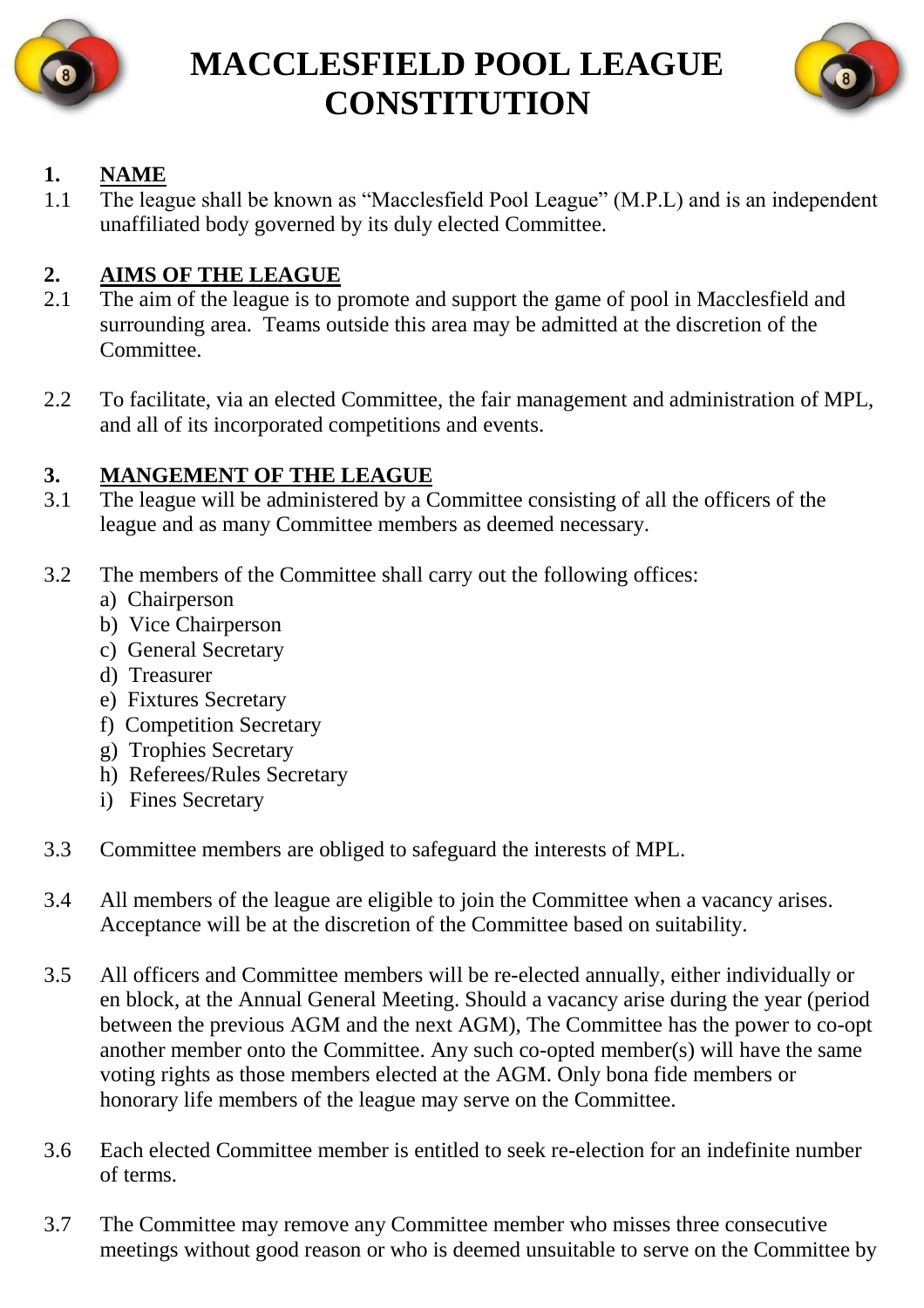majority vote. Any league assets held by the member must be returned. Failure to comply will result in the member being barred from the league.

- 3.8 A quorum for conducting the business of a Committee meeting shall be no less than 51% of the committee. Once the quorum is lost the meeting will close.
- 3.9 No Committee member shall have the authority to make a sole decision on behalf of the committee. In extreme circumstances and an emergency Committee meeting should be convened. If this is not possible an officer of the league may make a decision associated with the issue concerned only after consultation with at least two other members.
- 3.10 The Committee has the authority by a majority vote to make any decision not covered by these rules. The Committee may also, in exceptional circumstances by a unanimous vote, overrule the constitution.

## **4. TEAM/PLAYER ELIGIBILITY & REGISTRATION**

- 4.1 MPL is open to all teams within Macclesfield and surrounding area, subject to the approval of the committee. The following conditions must be met:
	- a) There is a vacancy within the league;
	- b) The registered team venue is within licensed premises;
	- c) The team or players do not owe fines from previous seasons;
	- d) The team or player has completed the necessary registration/entry form;
	- e) The team or player has paid the necessary registration/entry fee at the time of entry;
	- f) Team venues must have suitable facilities for playing pool.
- 4.2 Upon registering for a team and any due fees paid a person will automatically become a member of MPL for the duration of that particular season and will be eligible to play for that team and any associated competitions for that season. Timescales for registration are identified in the General Rules.
- 4.3 Once registered for a team, the person will be considered a registered player for that team upon their name appearing on the team match card, and therefore from that point onwards will be responsible for their proportion of any fines incurred against the team. A person who is registered for a team, but whose name does not appear on the team match card will not be classed as a registered player for that team and will be exempt from any fines incurred for that team.
- 4.4 Once a person becomes a registered player for a team as specified in 4.3, any other registrations (where a person is registered for more than one team) will become null and void. No monies will be refunded.
- 4.5 Any team playing an unregistered player will be fined at the current rate, with any points gained by that player (excluding points gained for 8-ball clearances) awarded to their opponents.
- 4.6 The Committee will aim to place new teams in a league reflecting their ability.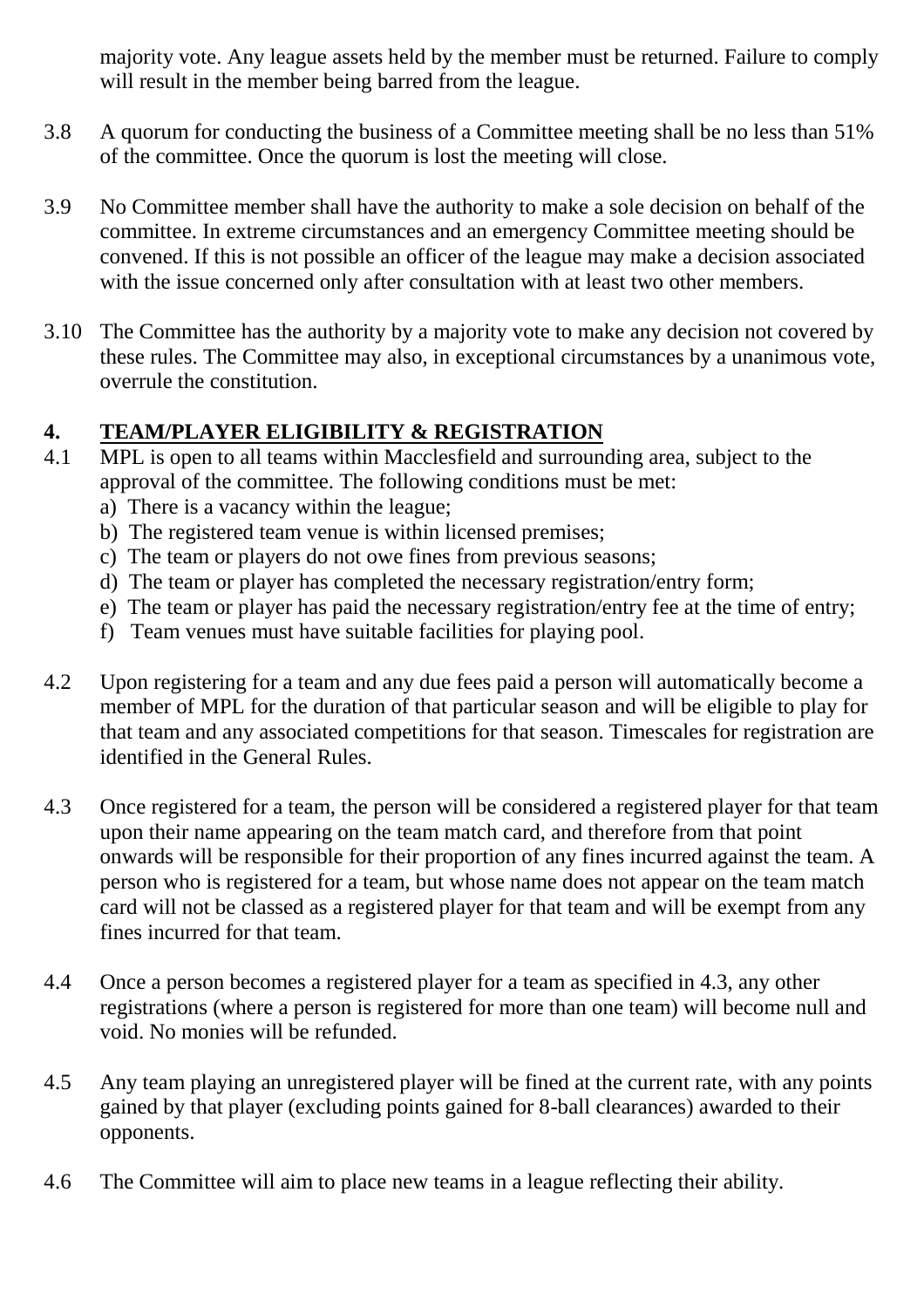- 4.7 Persons who are given 'honorary life member' status (permanent membership of MPL) still need to register for a team to be eligible to play for that team.
- 4.8 On becoming a member of MPL both players & teams are wholly committing to:
	- a) Adhere to The Constitution;
	- b) Adhere to The General Rules;
	- c) Adhere to the Playing Rules;
	- d) Fulfil all league fixtures & competitions;
	- e) Attend all meetings & functions as required;
- 4.9 Players must be at least 14 years of age at the point of registration to be eligible to play in the league (if accompanied by an adult and with the full consent of the licensee).
- 4.10 Any member wishing to deregister from the league should send their notification of resignation to the League Secretary in writing by either letter or e-mail.

## **5. FINANCE**

- 5.1 The Committee is responsible for administering the finances of the league and is responsible for the expenditures being in relation to the income.
- 5.2 The Treasurer shall receive all monies due to the league and make payments on its behalf. The Treasurer shall keep a full and proper account of such monies and shall present a duly audited statement of accounts annually or at such times as may be required by the Committee.
- 5.3 League fees, prizes and fines shall be levied at a rate decided by the committee at a level to cover estimated expenditure for the next year.
- 5.4 A bank account will be maintained in the name of the league at whichever bank the Committee may decide.
- 5.5 The treasurer and one other of the two signatories shall sign the cheques drawn on the account.
- 5.6 The treasurer and one other of the two signatories shall sign the accounts of the league.
- 5.7 The financial year shall end on the last day of February each year.
- 5.8 No member of the Committee or league, other than the treasurer, may pledge the credit of the league.
- 5.9 To help balance the league funds, the league will hold 'Captains Meetings' monthly prize draws as stated on the fixtures list/planner/web site. Only teams that have paid their dues prior to the start of 'Captains Meetings' will be eligible for prizes. If a team member is not present to claim their prize, that prize will be re-drawn. This includes teams who leave early after paying their fee, teams who turn up late or turn up after the meeting has finished.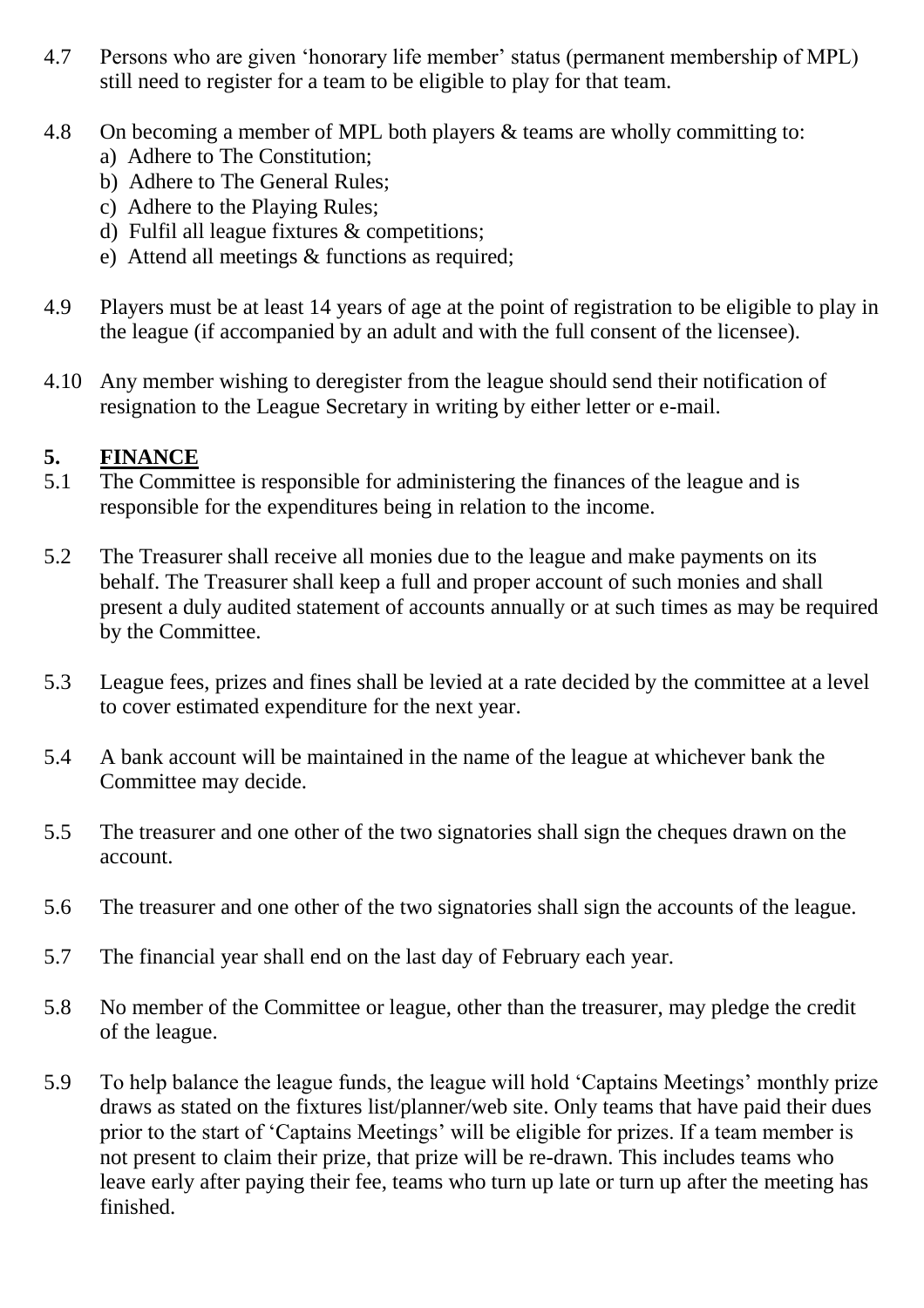5.10 MPL will endeavour to reimburse all reasonable out of pocket expenses incurred by any member/committee member while conducting any authorised business on behalf of the league.

## **6. PROMOTION, RELEGATION & PLAY OFFS**

- 6.1 The top two teams in each league will be promoted, and the bottom two teams in each league will be relegated where there is another league for them to move in. In the event of any team dropping out of the league, their place will be taken by the next team in the order of merit.
- 6.2 Promotion and relegation are subject to any league re-organisation that may occur.
- 6.3 League placing will be determined by awarded points.
- 6.4 Where teams are tied on points for determining winner or runner up positions at the end of the season, the league placing will be decided by the number of games won during the season. If teams remain tied, frames won during the season will be the deciding factor. If teams remain tied, head to head results will be taken into account. If teams remain tied, the league placing will be decided by a play off.
- 6.5 Play-offs will be played at a neutral venue on a date decided by the Committee.
- 6.6 In the event of a tie in the merits, the winner will be decided on a percentage of games played. If there is still a tie, a play-off will be held to determine a winner.

# **7. DISSOLUTION OF THE LEAGUE**<br>7.1 A resolution for the dissolution of the 1

- A resolution for the dissolution of the league may only be passed at an AGM or EGM called for this purpose.
- 7.2 A motion for dissolution of the league shall require the support of a two-thirds majority of the total voting membership of the league. Voters not in attendance and voters in abstention shall be counted as being against dissolution.
- 7.3 Upon dissolution of the league all outstanding debts owed by the league shall be paid from any funds belonging to the league and all debts to the league shall be called in.
- 7.4 The balance of any monies shall be split equally amongst all teams registered with MPL at the time of dissolution.

#### **8. PLAYING RULES**

- 8.1 The Playing Rules are the rules governing the conduct of play for the duration of each game.
- 8.2 The Playing Rules (except International Rules, see 8.4) may be added to, deleted, or amended by a majority vote at an AGM or EGM. Please note: Minor amendments for clarification purposes may be carried out by the Committee at any time without being voted on at an AGM.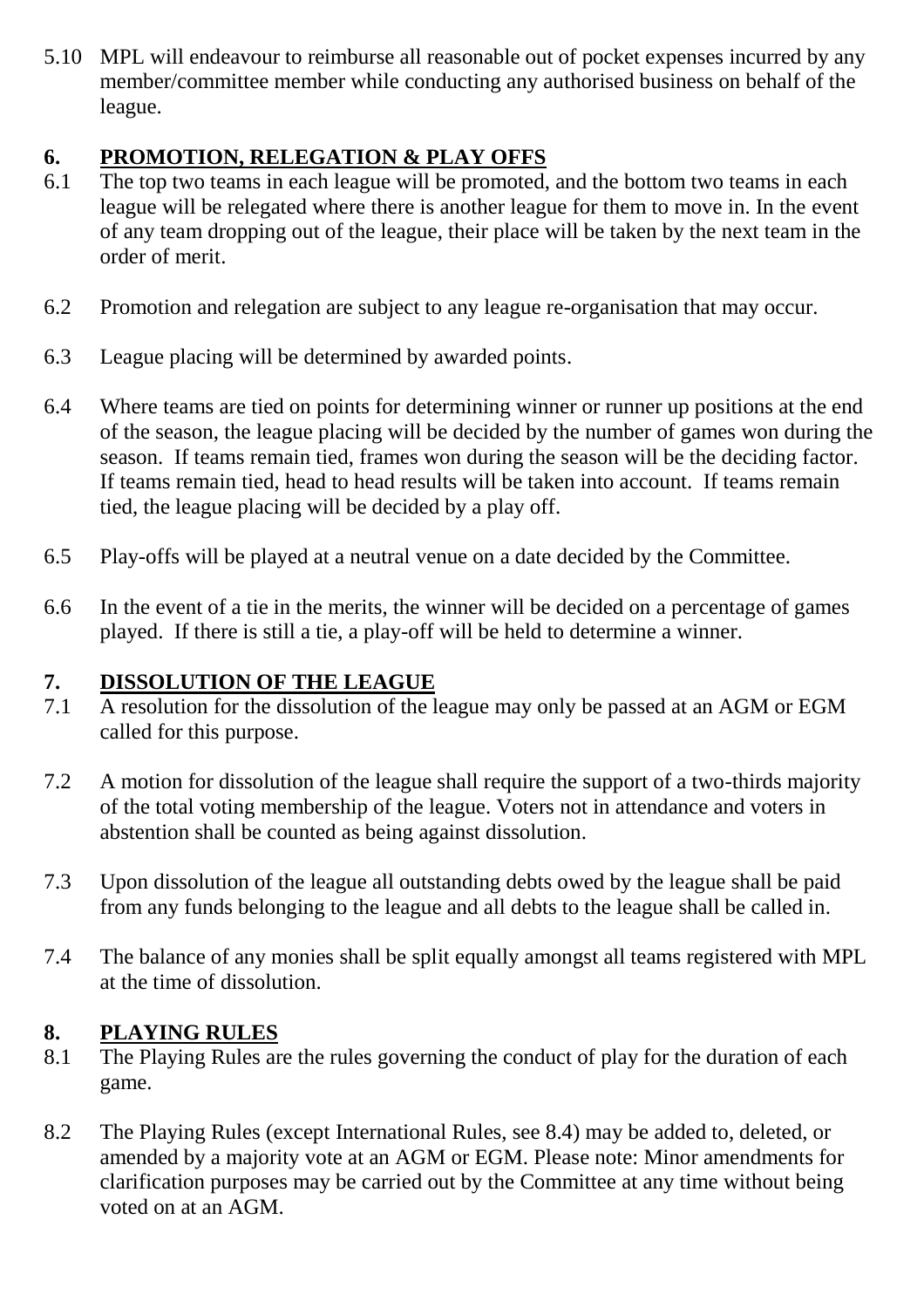- 8.3 Each season's playing rules will be determined at the AGM. The current rules in force are essentially Old EPA rules (known as MPL rules) with a few amendments as voted in by the membership, and International 8-Ball Pool Rules (known as International Rules) as adopted by the Ultimate Pool Group.
- 8.4 International 8-Ball Pool Rules are governed by the Ultimate Pool Group and may not be changed by the League. However, any changes or amendments to International Rules by the governing body will automatically be adopted by the League.

## **9. GENERAL RULES**

9.1 The General Rules are a set of rules for the basic administration of match nights, but do not constitute Playing Rules, and may be added to, deleted, or amended at the sole discretion of the committee.

## **10. DISCIPLINE / GRIEVANCE**

- 10.1 The committee reserves the right to issue warnings, fine, suspend or expel from the league any player or team for any breach of these rules, Code of Conduct or any act that the Committee deem to have brought the game into disrepute, be unsporting or have any adverse effect on its members. Any player or team will have the right to defend their self/selves in person. Any person involved in an affray of any kind at any M.P.L. function will be dealt with at the discretion of the Committee.
- 10.2 Grievances must be submitted to the League Secretary in writing by either letter or email within 14 days of the event, and be accompanied by the current fee (see rule 10.11 of the General Rules), which may be forfeited should the Committee not uphold the grievance. Please note: Grievances pertaining to match nights, where the match result has not been accepted or the match abandoned, should be submitted by 3.00pm on the Saturday following the match and be accompanied by the current fee.
- 10.3 Where the Committee receives a grievance, which cannot be resolved through simple mediation, or is of a particularly serious nature, the committee will endeavour to establish the facts by inviting all parties to a hearing. The Committee will then reach a verdict by majority vote.
- 10.4 Disciplinary/Grievance Proceedings.
	- a) Disciplinary/Grievance proceedings shall be resolved by the holding of a disciplinary/grievance hearing.
	- b) Such a hearing must be called and notified in writing or email to the participants at least 7 days prior to the date of the hearing.
	- c) The Disciplinary/Grievance hearing shall be conducted by a Disciplinary Hearing Committee (The Committee).
	- d) Members of the Disciplinary/Grievance Hearing Committee shall number no less than 51% of the Committee, consisting of a Chairperson and other members of the Committee.
	- e) None of the Disciplinary Hearing Committee can have any interest or prior involvement in the incidents claimed or with any of the members involved.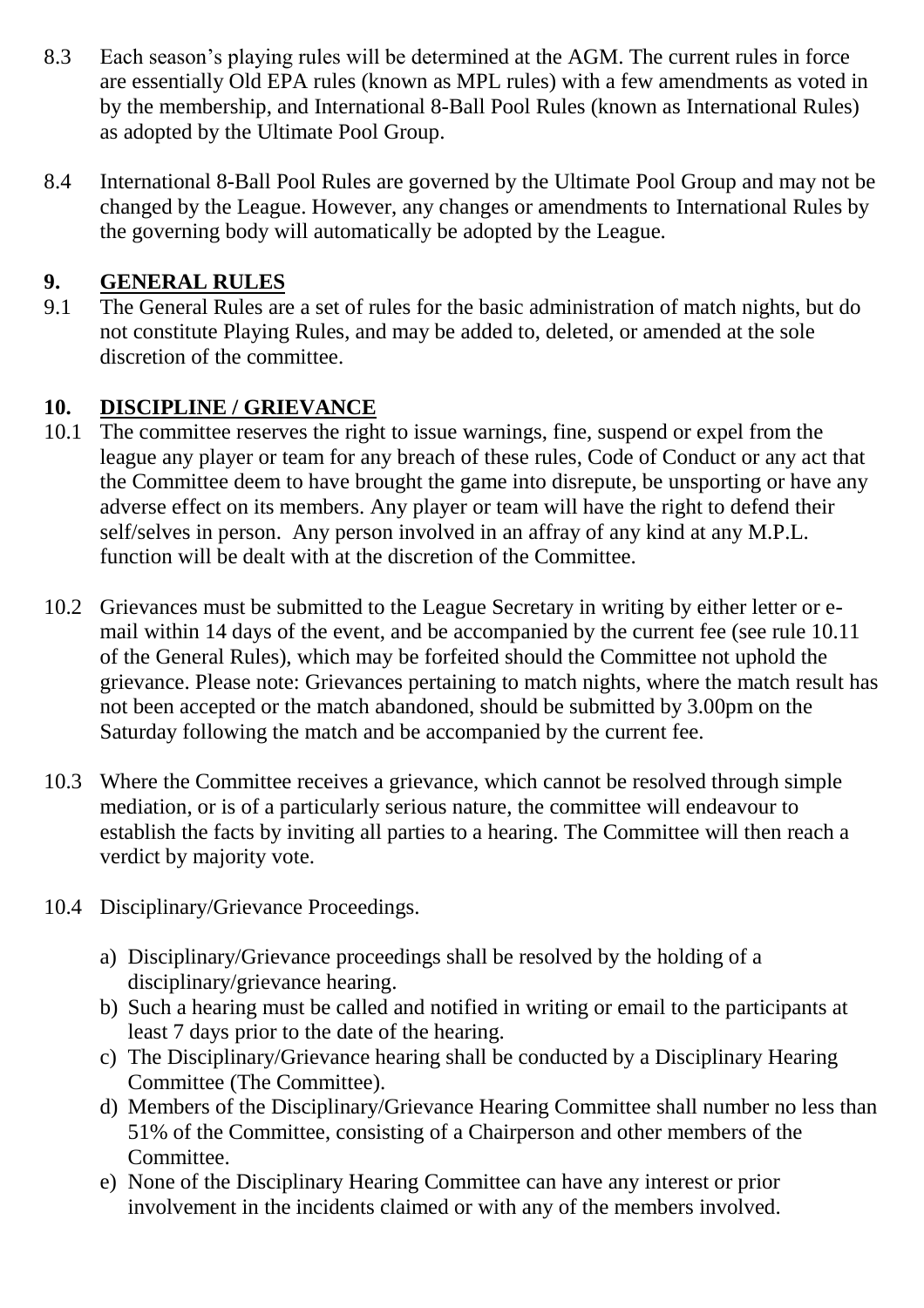- f) The outcome of the hearing will be by vote within the Disciplinary Hearing Committee. One person one vote, excluding the Chairperson, who will have the casting vote in the case of a tie. The Committee shall base its decision on the current Constitution and the "balance of probabilities".
- g) The result of the hearing and the discipline imposed (if any) shall be notified to the defendant within 28 days of the hearing.
- 10.5 For situations not covered under the Constitution the Committee will make any decision that, in their opinion is necessary or beneficial to MPL by way of majority vote.
- 10.6 In exceptional circumstances an appeal based on new evidence may be submitted to the League Secretary in writing or by email within 7 days of the decision. The Committee will then decide if it is necessary to rehear the case. If it is decided to rehear the case, then only the Committee members who were involved in the original grievance will be allowed to hear the appeal.

#### **11. MEETINGS**

#### 11.1 **General Meeting**

a) General Meetings will be convened as necessary at the discretion of the Committee to deal with any issues that do not warrant an EGM or where all available Captains Meetings have been exhausted.

#### 11.2 **Captains Meetings**

- a) To help balance the league funds, the league will hold 'Captains Meetings' monthly prize draws. Captains Meeting will also be used to outline expectations of team captains, issuing and receiving competition forms, gauging opinion and to relay relevant information.
- b) Captain Meetings will be held on Sundays during both the Summer and Winter seasons, details of which can be found via the leagues website, planner and fixture list.
- c) Teams failing to send a representative (a registered player for that team) to any Captains Meeting will be fined at the current rate.

#### 11.3 **Annual General Meetings**

- a) The Annual General Meeting is the highest institution of Macclesfield Pool League, and shall take place each year prior to the start of the summer season, on a date and place fixed by the Committee.
- b) The aim of the AGM is for the elected Committee to have the opportunity to explain how they have managed the league over the last 12 months. It also gives all members of the league an opportunity to ask questions before voting on the items of the agenda. Voting shall be confined to members of the league and every such member shall be entitled to be present and to cast one vote upon every motion put to the vote.
- c) A quorum for an AGM or EGM will be 50% of the teams in the league. A single representative from each registered team will constitute a team.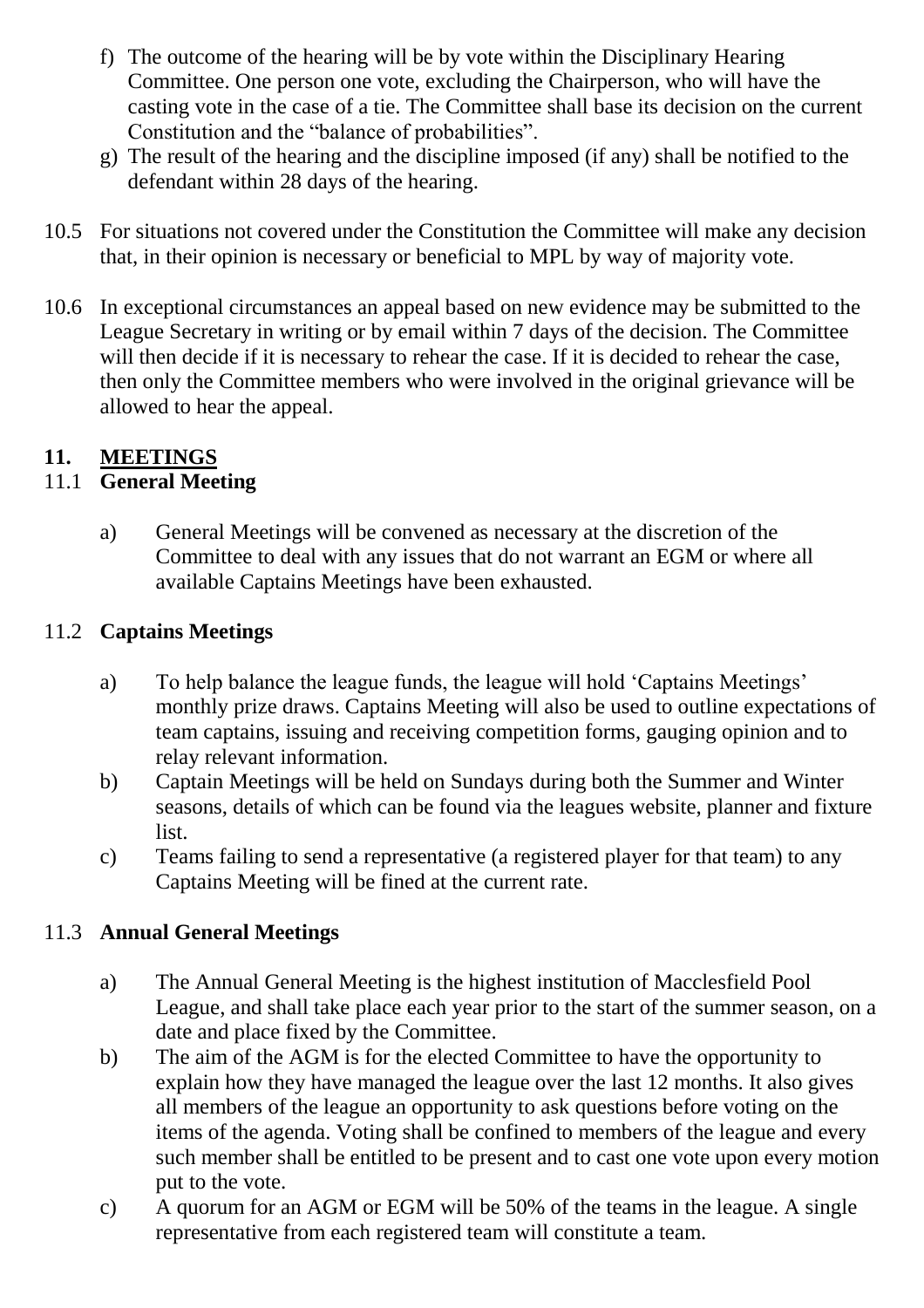- d) Members of the league will be given at least 28 days notice of the AGM via the leagues website and by whatever media facilities are available at the time.
- e) The AGM agenda will be as follows:
	- a) Apologies;
	- b) Minutes of the previous AGM;
	- c) Chairpersons report;
	- d) Treasurers report;
	- e) Committee re-elections;
	- f) Management changes;
	- g) Proposals Playing Rules/Constitution changes;
	- h) AOB.

## 11.4 **Extraordinary General Meeting (EGM)**

- a) An EGM may be called at any time where an issue arises which requires the input of the entire membership of the league and is too serious or urgent to wait until the next AGM.
- b) The League Secretary must receive requests for an EGM in writing or by email, including the reasons for the meeting.
- c) The MPL member requesting an EGM must show the support of at least 25% of named Captains (authentic signatures) of the total teams in the league(s).
- d) Only such business as is detailed in the request for an EGM shall be discussed at the EGM.
- e) The Committee by a two-thirds majority vote may call an EGM at any time.
- f) The Committee will set the EGM date for the earliest available and convenient date.
- g) Whereupon an EGM is called, all teams in the league are requested to send a representative to such a meeting.
- h) The Committee will endeavour to give the membership 28 days notice of an EGM and the purpose of the meeting via the leagues website and by whatever media facilities are available at the time. However, in exceptional circumstances this notice period may be less due to the urgency of the issue.
- i) An EGM has the full power of the AGM with regard to voting issues.

## **12. BALLOTS / VOTING**

- 12.1 Ballots will be conducted by a show of hands. Voting slips may be used on major votes at the discretion of the Committee.
- 12.2 Proposals will be carried by the higher number of votes cast, except constitutional changes which will be required to be carried by a two-thirds majority of members present.
- 12.3 There will be no facility for proxy or postal voting.
- 12.4 All members of the league will be allowed one vote on any proposed motion at an AGM & EGM. However, if the proposed motion is for a rule change, the vote is restricted to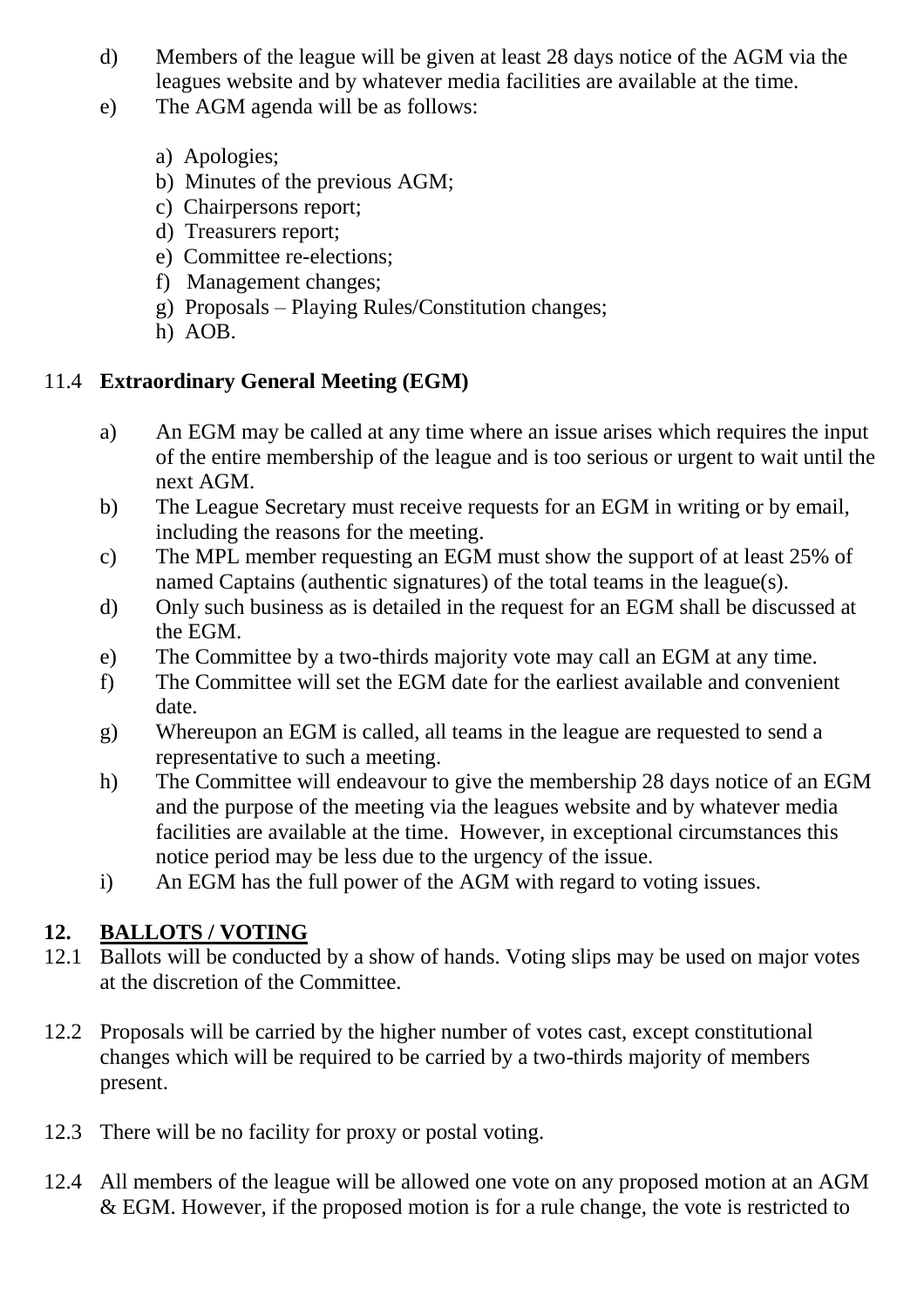proposals affecting the rule set their registered team has played in since the previous AGM or EGM.

- 12.5 Each Committee member present will be allowed one vote on any proposed motion at AGM's & EGM's.
- 12.6 A single representative for each registered team present will be allowed one vote at Captain Meetings & General Meetings.
- 12.7 Committee Members will not have a vote at any Captains Meeting or General Meeting, except if the member is the representative of the team.
- 12.8 The Chairperson has the casting vote in the event of any tied vote.

#### **13. CONSITUTION / PLAYING RULES / GENERAL RULES MOTIONS**

- 13.1 At every AGM, the business will include consideration of any motions to revise the Constitution and all other motions which affect the General Rules and Playing Rules.
- 13.2 Any member of the league is entitled to propose a motion at the AGM.
- 13.3 A motion must be seconded by at least one other member of the league.
- 13.4 Motions will be published on the leagues website at least 21 days before the date of the AGM.
- 13.5 Both the proposer and at least one of the seconders must be in attendance at the AGM prior to the motion being voted on. Where this criterion is not met the motion will be automatically withdrawn and not voted upon.
- 13.6 The proposer and the seconder, or both has the right to address the AGM regarding there motion prior to its debate.
- 13.7 No new motions or new amendments/counter proposals will be accepted at an AGM.
- 13.8 The League Secretary must receive motions to change the Constitution, Playing Rules or General Rules for the forthcoming season in writing by either letter or e-mail at least 28 days before the AGM.
- 13.9 The League Secretary must receive amendments/counter proposals to change the Constitution, Playing Rules or General Rules for the forthcoming season in writing by either letter or e-mail at least 14 days before the AGM.

#### **14. HONORARIUM**

- 14.1 All Members of MPL Committee will be granted honorarium as a gesture in recognition of their services to the league without expectation or obligation.
- 14.2 The Committee will decide the payment for each member based on the size of the task, workload and the level of responsibility they carry.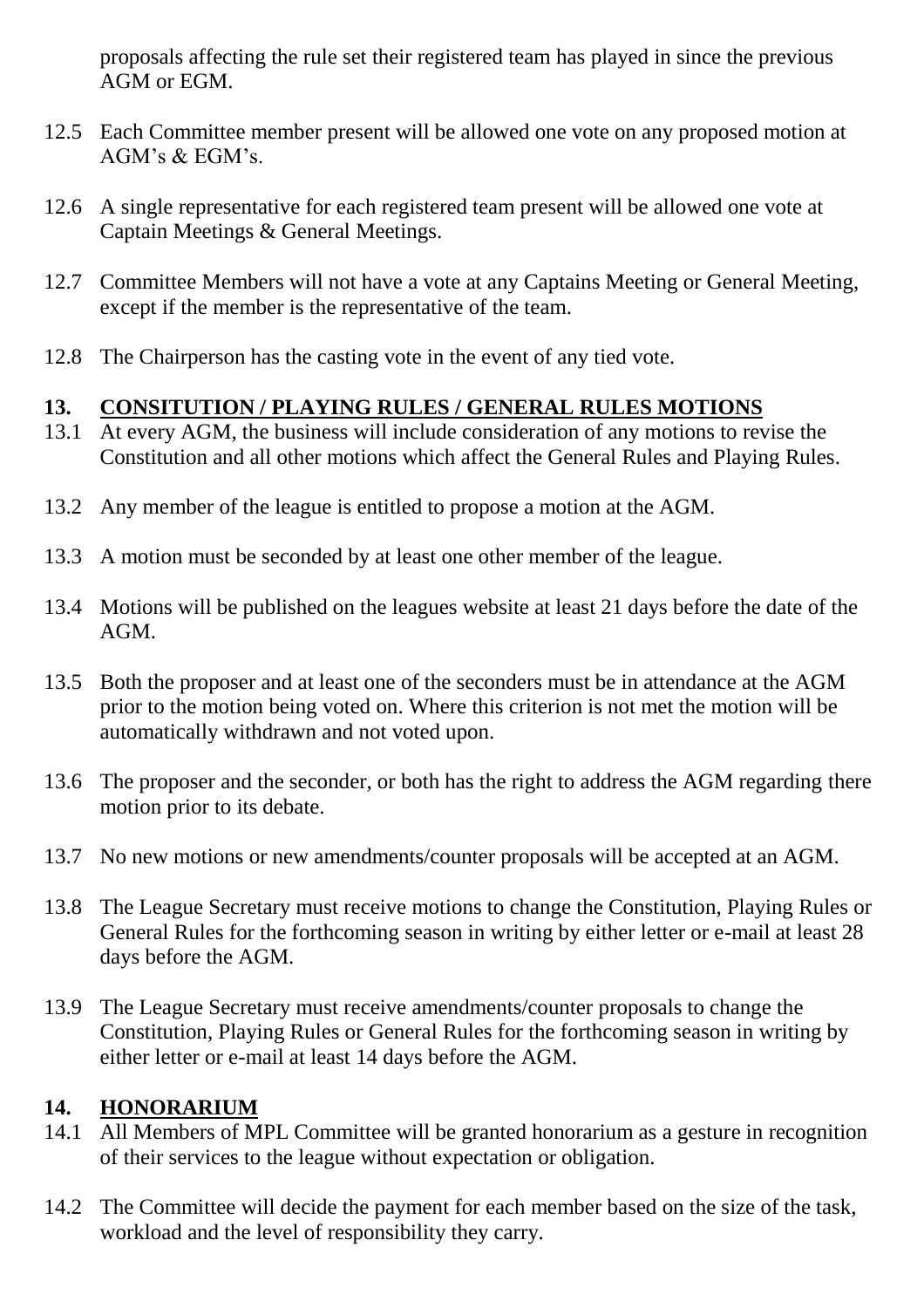## **15. HONORARY LIFE MEMBERSHIP**

- 15.1 Honorary life membership of the league shall be awarded to members who have given outstanding services to the league as nominated and ratified by the Committee of the day. In order to qualify for nomination, members must have served a minimum term of 7 years (broken or continuous) on the Committee.
- 15.2 Honorary life membership of the league entitles the recipient to free registration and free admission to events organised by the league. Serving Committee members are afforded the same privileges as honorary life members.

#### **16. WITHDRAWING / EXPELLED FROM THE LEAGUE**

- 16.1 Teams who do not finish the season for whatever reasons forfeit all money paid.
- 16.2 Teams wishing to withdraw from the league should give as much notice as possible by submitting their reasons in writing by either letter or e-mail to the League Secretary.
- 16.3 If a team withdraws or is expelled from the league all their results will become void and all points deducted and league tables/merits adjusted accordingly. Remaining fixtures for that team are treated as byes.
- 16.4 A retainer fee may have to be paid by teams that have withdrawn or expelled from the league the previous season.

#### **17. CHANGE OF VENUE**

- 17.1 Any team wishing to move to a new venue during a season must seek the agreement of the Committee and may be charged an administration fee.
- 17.2 If a team's home venue ceases to trade, for whatever reason, during the course of a season that team will be allowed to complete the season from a new venue acceptable to, and agreed by the Committee. The League Secretary must be informed of such closures A.S.A.P.

## **18. BEHAVIOUR**

18.1 Everyone who participates in Macclesfield Pool League and associated events is entitled to do so in an enjoyable and safe environment. Any inappropriate behaviour which is deemed violent, threatening, drunken, intimidating or abusive will not be tolerated under any circumstances and could result in a ban for the person/persons involved.

## **19. CODE OF CONDUCT**

19.1 Code of Conduct for the Macclesfield Pool League and any associated events organised by the MPL. Players who register with the MPL are subject to its Code of Conduct and should be mindful that an infringement of this Code of Conduct could result in a lifetime ban from MPL, subject to a majority vote by MPL Management Committee.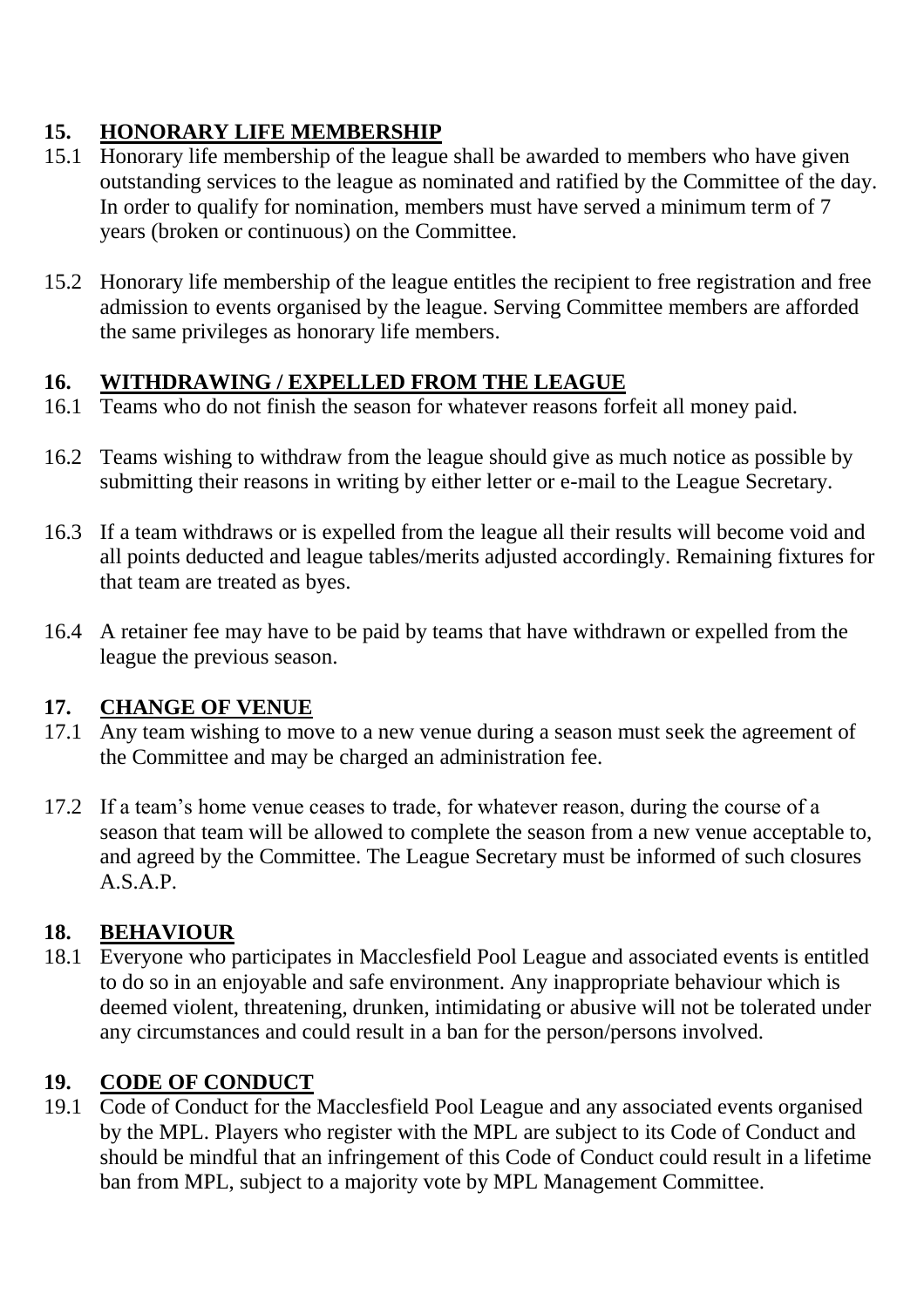No player shall subject another player to verbal abuse, before the commencement of a game, during a game, or after a game on that same evening or day.

No player shall use foul language before, during or after a game on the same evening or day of that game.

Any player who verbally abuses another player outside a normal league event in relation to an incident which took place at a league event (this to include a league, individual, pairs matches, triples match or team competition) can be reported to the Committee who can request that player to explain matters relating to the abuse, to a disciplinary Committee and may be subject to a ban.

Any player who threatens physical violence to another player, be it an opposing player or a player from his own team will be deemed to be in breach of the Code of Conduct and will be summoned to a disciplinary hearing before MPL Committee and could be banned (sine die) for life.

Any player who threatens physical violence to a spectator, licensee, pool league official or any one in the employ of the licensee will be deemed in breach of the Code of Conduct and will be summoned to a disciplinary hearing before MPL Committee and could be banned (sine die) for life.

Any player who strikes another player in a malicious manner with any part of his/her body or with any instrument or missile will be deemed in breach of the Code of Conduct and will be summoned to a disciplinary hearing before MPL Committee and could be banned (sine die) for life.

Any player who strikes a spectator, licensee, pool league official, or anyone in the employment of the licensee, with any part of his/her body or with any instrument or missile will be deemed in breach of the Code of Conduct and will be summoned to a disciplinary hearing before the Macclesfield Pool League Committee and could be banned (sine die) for life.

#### **20. TROPHIES**

- 20.1 Trophies provided for the winners of league and competitions will be solely at the Committees discretion and will be deemed acceptable and appropriate in accordance with available funds. The Committee may from time to time seek the opinion of the membership regarding the type of trophies awarded.
- 20.2 All annual trophies presented by the MPL will remain the property of the league and can be redeemed at any time by the committee. Such trophies are the responsibility of the winning team/player. Failure to return them upon request will result in them being fined.
- 20.3 All winning teams/players are expected to attend the annual presentation whereupon they will be presented with their trophies. Teams/players unable to attend must notify the Committee at least 7 days prior to the presentation evening of their intentions not to attend. Failure to do so will result in fines being imposed at the discretion of the Committee to cover the cost of handling and storage. Teams not paying these charges